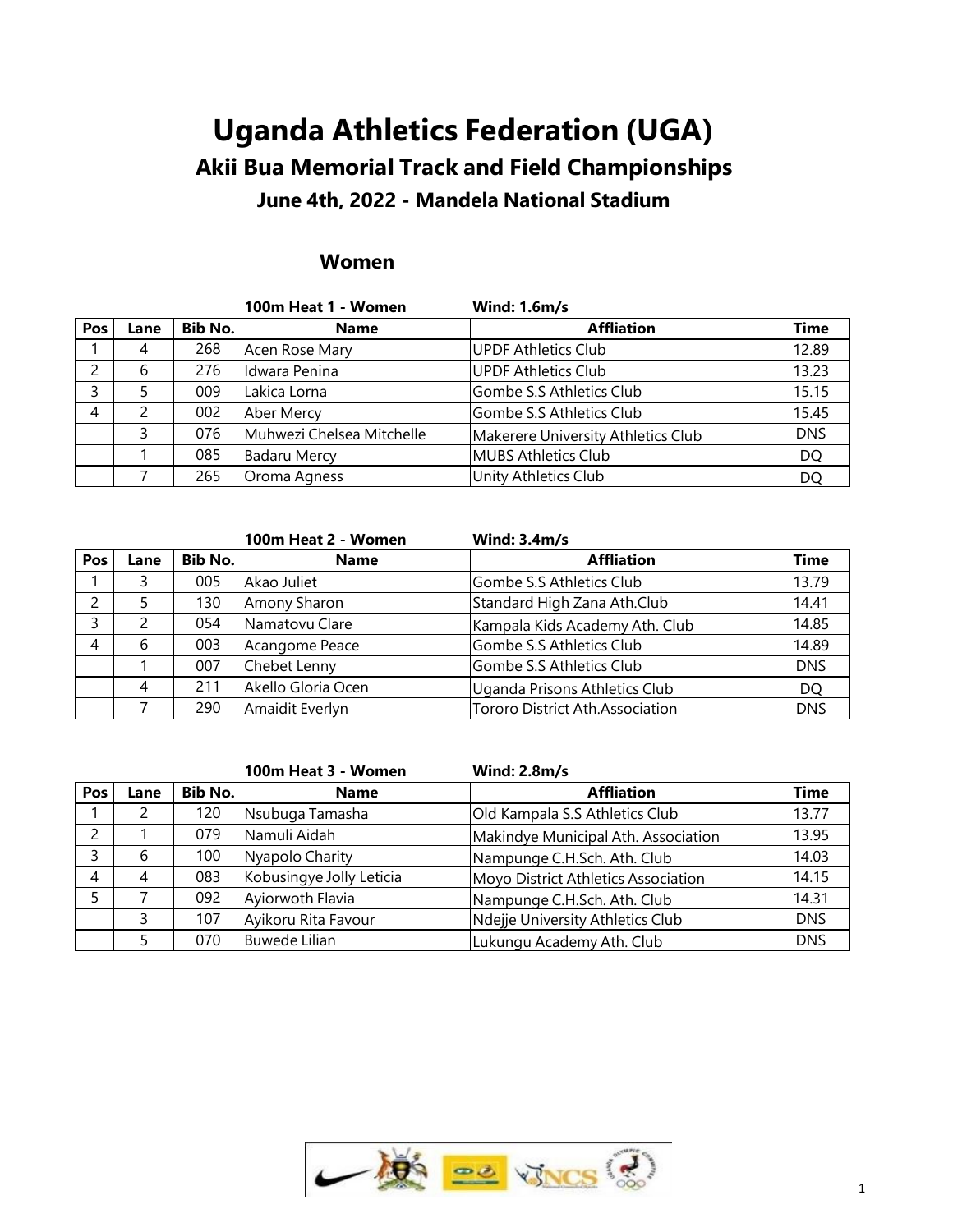|     |      |         | 100m Heat 4 - Women | <b>Wind: 1.6m/s</b>                |             |
|-----|------|---------|---------------------|------------------------------------|-------------|
| Pos | Lane | Bib No. | <b>Name</b>         | <b>Affliation</b>                  | <b>Time</b> |
|     |      | 191     | Nyamahunge Jacent   | Uganda Police Athletics Club       | 11.66       |
|     |      | 215     | Apio Agnes          | Uganda Prisons Athletics Club      | 12.30       |
|     |      | 142     | Gamba Mildred       | <b>TBAC Athletics Club</b>         | 12.86       |
| 4   | 6    | 068     | Anguparu Pamela     | Kyambogo University Athletics Club | 12.91       |
|     |      | 090     | Anamu Vicky         | Nampunge C.H.Sch. Ath. Club        | 12.96       |
| 6   |      | 091     | Avako Joyce         | Nampunge C.H.Sch. Ath. Club        | 13.70       |
|     |      | 216     | Apolo Eunice        | Uganda Prisons Athletics Club      | 14.73       |

|     |      |         | 200m Heat 1 - Women      | <b>Wind: -0.2m/s</b>                |             |
|-----|------|---------|--------------------------|-------------------------------------|-------------|
| Pos | Lane | Bib No. | <b>Name</b>              | <b>Affliation</b>                   | <b>Time</b> |
|     | 4    | 079     | Namuli Aidah             | Makindye Municipal Ath. Association | 28.76       |
|     |      | 083     | Kobusingye Jolly Leticia | Moyo District Athletics Association | 28.96       |
|     |      | 099     | Namaweje Shadiah         | Nampunge C.H.Sch. Ath. Club         | 31.12       |
| 4   | 8    | 009     | Lakica Lorna             | Gombe S.S Athletics Club            | 32.09       |
|     |      | 265     | Oroma Agness             | Unity Athletics Club                | 32.71       |
|     |      | 092     | Ayiorwoth Flavia         | Nampunge C.H.Sch. Ath. Club         | <b>DNS</b>  |
|     | 3    | 085     | <b>Badaru Mercy</b>      | MUBS Athletics Club                 | <b>DNS</b>  |
|     | 6    | 007     | Chebet Lenny             | Gombe S.S Athletics Club            | <b>DNS</b>  |

|     |      |         | 200m Heat 2 - Women | <b>Wind: 2.5m/s</b>             |             |
|-----|------|---------|---------------------|---------------------------------|-------------|
| Pos | Lane | Bib No. | <b>Name</b>         | <b>Affliation</b>               | <b>Time</b> |
|     | 6    | 268     | Acen Rose Mary      | <b>UPDF Athletics Club</b>      | 27.54       |
|     |      | 162     | Akello Ryhema Kella | UCU Athletics Club              | 28.09       |
|     |      | 100     | Nyapolo Charity     | Nampunge C.H.Sch. Ath. Club     | 28.85       |
| 4   | 4    | 211     | Akello Gloria Ocen  | Uganda Prisons Athletics Club   | 29.41       |
| h   | 8    | 054     | Namatovu Clare      | Kampala Kids Academy Ath. Club  | 29.87       |
|     |      | 290     | Amaidit Everlyn     | Tororo District Ath.Association | 31.40       |
|     | 3    | 070     | Buwede Lilian       | Lukungu Academy Ath. Club       | <b>DNS</b>  |
|     |      | 003     | Acangome Peace      | Gombe S.S Athletics Club        | <b>DNS</b>  |

|     |      |                | 200m Heat 3 - Women   | <b>Wind: 1.9m/s</b>                |             |
|-----|------|----------------|-----------------------|------------------------------------|-------------|
| Pos | Lane | <b>Bib No.</b> | <b>Name</b>           | <b>Affliation</b>                  | <b>Time</b> |
|     | 4    | 191            | Nyamahunge Jacent     | Uganda Police Athletics Club       | 23.64       |
|     |      | 172            | Banura Maureen Akiiki | Uganda Police Athletics Club       | 24.69       |
|     | 6    | 227            | Koli Evaline Ocen     | Uganda Prisons Athletics Club      | 24.84       |
| 4   |      | 190            | Nanziri Emily         | Uganda Police Athletics Club       | 24.87       |
|     |      | 090            | Anamu Vicky           | Nampunge C.H.Sch. Ath. Club        | 26.31       |
| 6   |      | 068            | Anguparu Pamela       | Kyambogo University Athletics Club | 26.84       |
|     |      | 091            | Avako Joyce           | Nampunge C.H.Sch. Ath. Club        | 27.97       |
|     | 8    | 006            | Akidi Betty Bigombe   | Gombe S.S Athletics Club           | <b>DNS</b>  |

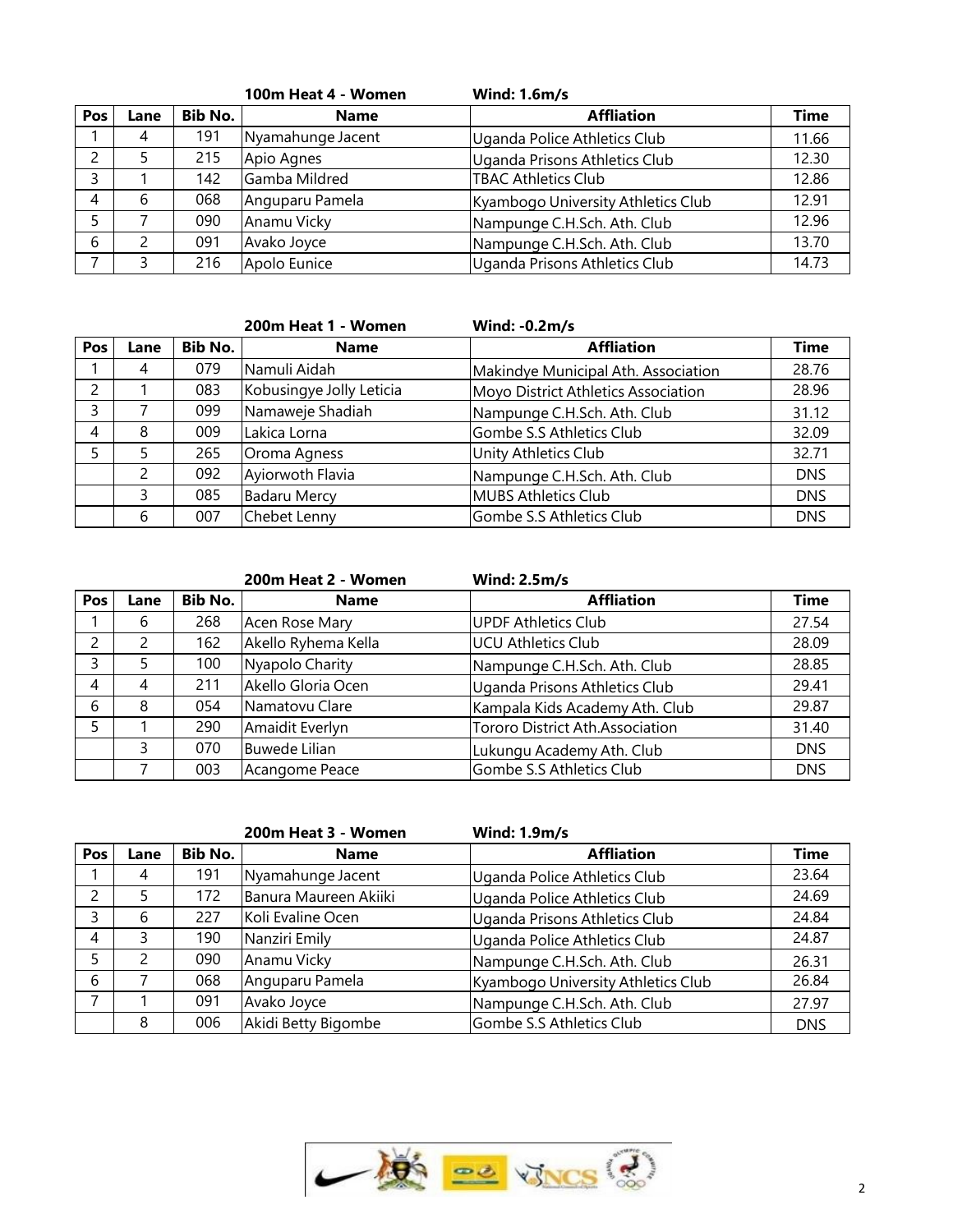| <b>Pos</b> | Lane | Bib No. | <b>Name</b>         | <b>Affliation</b>                 | Time    |
|------------|------|---------|---------------------|-----------------------------------|---------|
|            |      | 132     | Babwona Asha        | Standard High Zana Ath.Club       | 59.66   |
|            | 4    | 006     | Akidi Betty Bigombe | Gombe S.S Athletics Club          | :00.31  |
|            |      | 096     | Kobusinge Phiona    | Nampunge C.H.Sch. Ath. Club       | 1:01.71 |
|            | h    | 141     | Namuwonge Jennifer  | Standard High Zana Ath.Club       | 1:01.86 |
|            |      | 025     | Nahabwe Olivia      | Inzikuru Sports Academy Ath. Club | 1:02.89 |
| 6          |      | 095     | Kajumba Margret     | Nampunge C.H.Sch. Ath. Club       | 1:06.44 |
|            |      | 099     | Namaweje Shadiah    | Nampunge C.H.Sch. Ath. Club       | 1:14.42 |

#### **400m Heat 1 - Women**

#### **400m Heat 2 - Women**

| Pos | Lane | <b>Bib No.</b> | <b>Name</b>       | <b>Affliation</b>                  | <b>Time</b> |
|-----|------|----------------|-------------------|------------------------------------|-------------|
|     | 4    | 190            | Nanziri Emily     | Uganda Police Athletics Club       | 54.68       |
|     |      | 215            | Apio Agnes        | Uganda Prisons Athletics Club      | 56.53       |
|     |      | 227            | Koli Evaline Ocen | Uganda Prisons Athletics Club      | 57.43       |
|     | b    | 210            | Ajok Joyce        | Uganda Prisons Athletics Club      | 58.39       |
|     |      | 017            | Abeja Dorothy     | Gulu university Athletics Club     | l:00.89     |
|     | 8    | 206            | Adokorach Brenda  | Uganda Prisons Athletics Club      | 1:02.11     |
|     |      | 067            | Nansimbi Rosemary | <b>KIU Athletics Club</b>          | 1:02.41     |
| 8   |      | 072            | Draru Rose        | Makerere University Athletics Club | 1:03.61     |

#### **800m Heat 1 - Women**

| Pos | Lane          | <b>Bib No.</b> | <b>Name</b>          | <b>Affliation</b>                 | <b>Time</b> |
|-----|---------------|----------------|----------------------|-----------------------------------|-------------|
|     | 5             | 269            | Ajuko Barbra         | <b>UPDF Athletics Club</b>        | 2:19.78     |
|     |               | 145            | <b>Chebet Daisy</b>  | Tororo District Ath.Association   | 2:21.00     |
|     | 3             | 146            | Chemutai Teddy       | Tororo District Ath.Association   | 2:21.66     |
| 4   | 8             | 133            | Chepkwemoi Vanjaline | Standard High Zana Ath.Club       | 2:25.38     |
|     | 8             | 098            | Marunga Suzan        | Nampunge C.H.Sch. Ath. Club       | 2:28.97     |
| 6   | 4             | 096            | Kobusinge Phiona     | Nampunge C.H.Sch. Ath. Club       | 2:45.05     |
|     |               | 025            | Nahabwe Olivia       | Inzikuru Sports Academy Ath. Club | DNS.        |
|     | $\mathcal{P}$ | 095            | Kajumba Margret      | Nampunge C.H.Sch. Ath. Club       | <b>DNS</b>  |
|     | 6             | 212            | Akiror Sarah         | Uganda Prisons Athletics Club     | <b>DNS</b>  |
|     |               | 125            | Auma Nancy Brenda    | Standard High Zana                | <b>DNS</b>  |

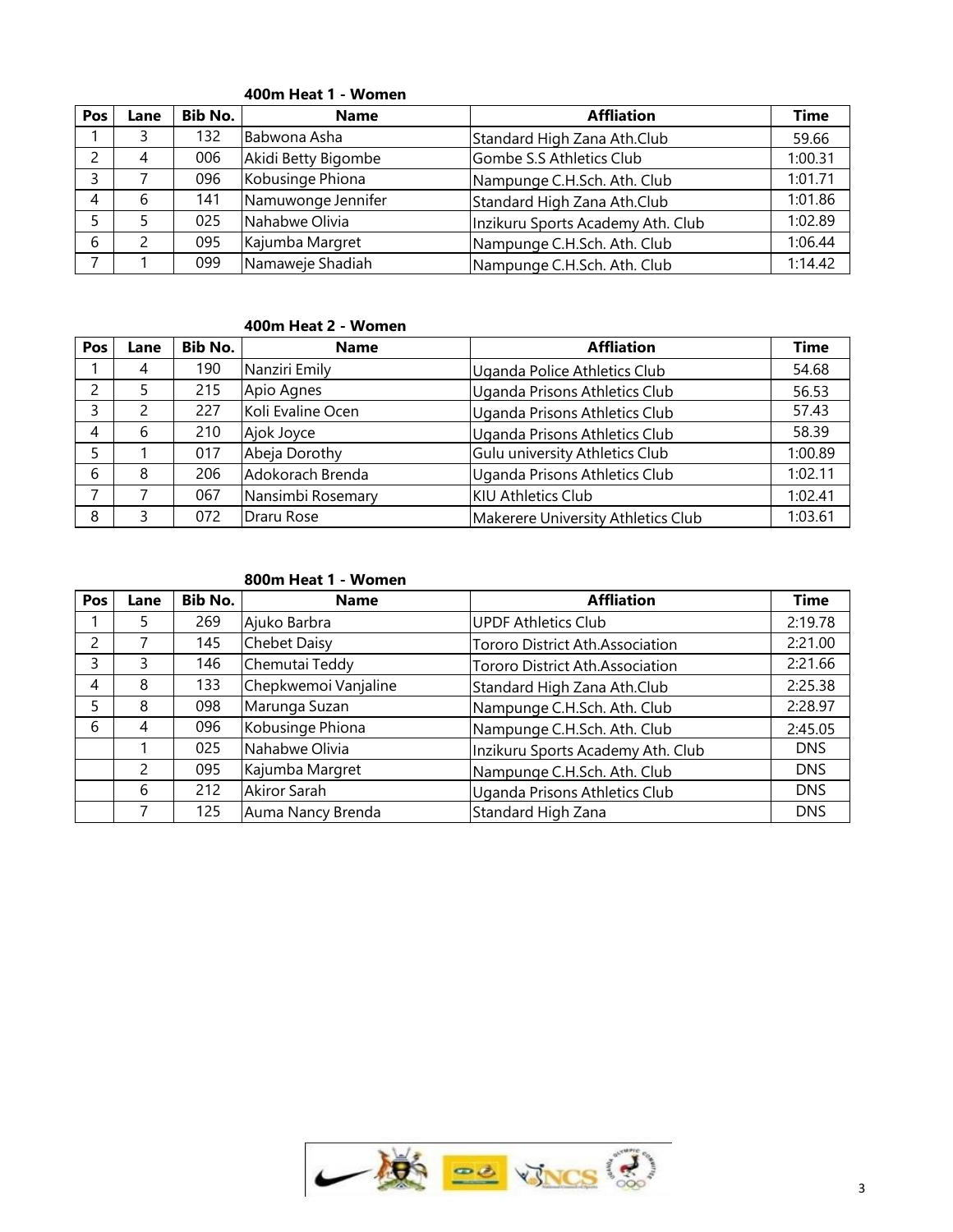| Pos          | Lane | <b>Bib No.</b> | <b>Name</b>              | <b>Affliation</b>                   | <b>Time</b> |
|--------------|------|----------------|--------------------------|-------------------------------------|-------------|
|              | 4    | 205            | Aciru Knight             | Uganda Prisons Athletics Club       | 2:03.65     |
|              |      | 221            | Chemutai Belinda         | Uganda Prisons Athletics Club       | 2:05.24     |
|              |      | 029            | Chebet Maureen           | <b>JOCDEF Athletics Club</b>        | 2:06.17     |
| 4            |      | 149            | Nabuulo Sarah            | Tororo District Ath.Association     | 2:10.28     |
|              |      | 128            | Akello Priscilla Onyanga | Standard High Zana Ath.Club         | 2:14.74     |
| <sub>6</sub> |      | 108            | Ayozu Grace              | Ndejje University Athletics Club    | 2:18.96     |
|              | 8    | 218            | Biryeri Evelyn           | Uganda Prisons Athletics Club       | 2:26.11     |
| 8            |      | 249            | Chesang Ndiwa            | Uganda Wildlife Authority Ath. Club | 2:34.20     |
| 9            |      | 022            | Akong Nancy              | Inzikuru Sports Academy Ath. Club   | 2:35.07     |
|              | 8    | 129            | Akullu Ruth              | Standard High Zana Ath.Club         | DO.         |
|              | 6    | 138            | Laker Lucky Okot         | Standard High Zana Ath.Club         | <b>DNS</b>  |

### **800m Heat 2 - Women**

#### **1500m Finals - Women**

| Pos | Lane | <b>Bib No.</b> | <b>Name</b>              | <b>Affliation</b>                      | Time       |
|-----|------|----------------|--------------------------|----------------------------------------|------------|
|     |      | 221            | Chemutai Belinda         | Uganda Prisons Athletics Club          | 4:18.70    |
|     |      | 038            | Cherop Patience          | <b>JOCDEF Athletics Club</b>           | 4:28.58    |
| 3   |      | 030            | Chekwemoi Brenda         | <b>JOCDEF Athletics Club</b>           | 4:29.20    |
| 4   |      | 128            | Akello Priscilla Onyanga | Standard High Zana Ath.Club            | 4:44.66    |
| 5   |      | 028            | <b>Chebet Edith</b>      | <b>JOCDEF Athletics Club</b>           | 4:46.23    |
| 6   |      | 145            | <b>Chebet Daisy</b>      | Tororo District Ath.Association        | 4:54.87    |
|     |      | 175            | <b>Chebet Miracle</b>    | Uganda Police Athletics Club           | 4:56.49    |
| 8   |      | 181            | Chemutai Nelly           | Uganda Police Athletics Club           | 5:15.58    |
|     |      | 174            | Chebet Angella           | Uganda Police Athletics Club           | <b>DNS</b> |
|     |      | 121            | Akol Scovia              | Soroti Municipal Athletics Association | DNS        |
|     |      | 098            | Marunga Suzan            | Nampunge C.H.Sch. Ath. Club            | <b>DNS</b> |
|     |      | 212            | Akiror Sarah             | Uganda Prisons Athletics Club          | <b>DNS</b> |

#### **3000m U20 - Women**

| Pos | Lane | Bib No. | <b>Name</b>                   | <b>Affliation</b>                | Time       |
|-----|------|---------|-------------------------------|----------------------------------|------------|
|     |      | 176     | <b>Chebet Scarlet Patrick</b> | Uganda Police Athletics Club     | 9:31.98    |
|     | 8    | 064     | Chelangat Leah                | <b>KCCA Athletics Club</b>       | 9:41.72    |
|     | 10   | 184     | Cherop Risper                 | Uganda Police Athletics Club     | 9:45.32    |
|     |      | 031     | Chekwemoi Felista             | JOCDEF Athletics Club            | 10:00.18   |
|     | 9    | 032     | Chekwemoi Finacia             | JOCDEF Athletics Club            | 10:25.40   |
| 6   | 6    | 037     | Cheptoyek Sarah               | JOCDEF Athletics Club            | 10:32.21   |
|     |      | 135     | Hikima Georgina               | Standard High Zana Ath.Club      | 11:25.82   |
| 8   | 4    | 134     | Cheptegeihilda                | Standard High Zana Ath.Club      | 12:29.76   |
|     | 3    | 131     | Apong Semmy                   | Standard High Zana Ath.Club      | <b>DNF</b> |
|     | 9    | 110     | Chekwemoi Sandra              | Ndejje University Athletics Club | <b>DNS</b> |

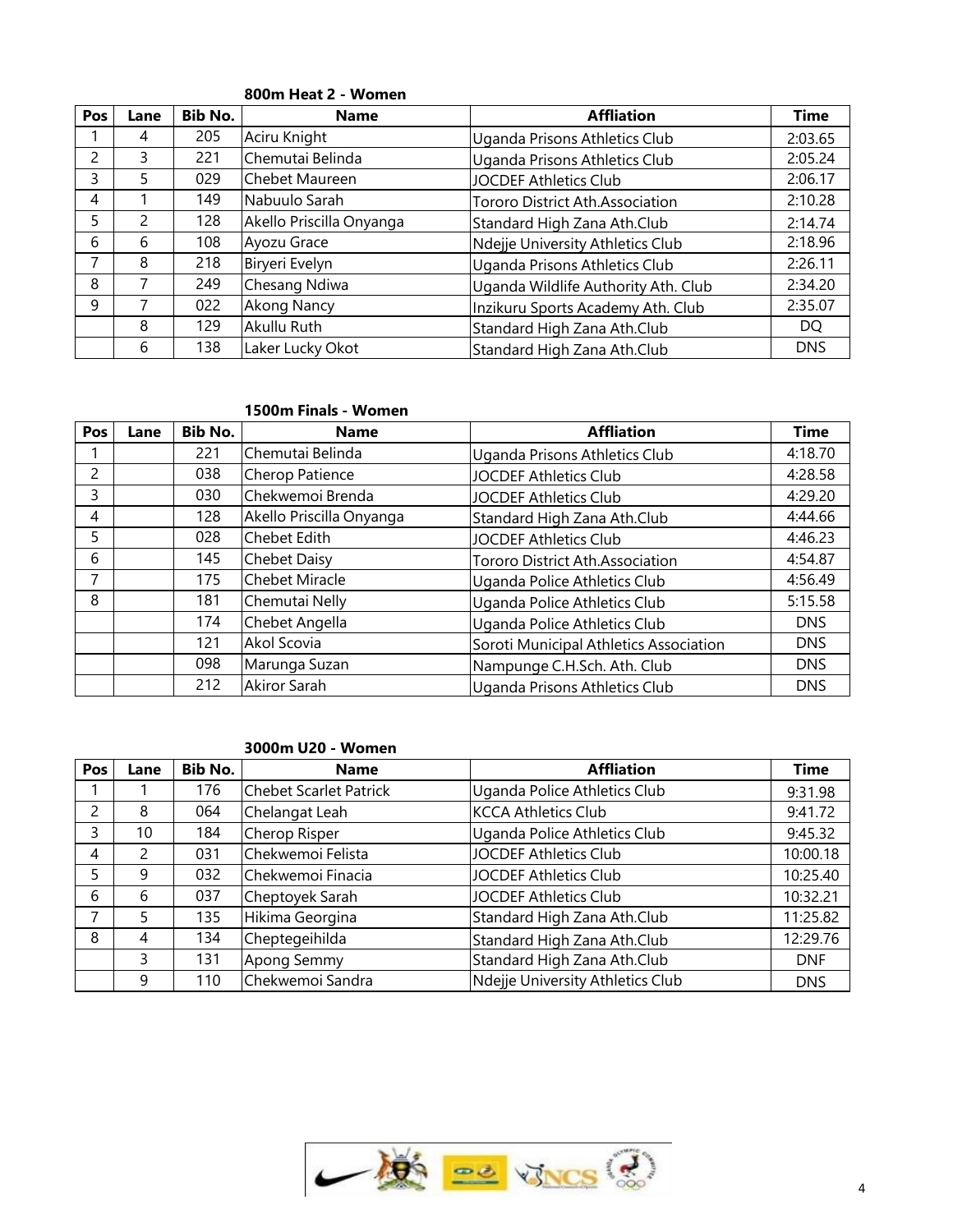## **Long Jump Women**

| <b>Pos</b> | <b>Flight</b> | <b>Bib No.</b> | <b>Name</b>         | <b>Affliation</b>                | <b>Distance</b> |
|------------|---------------|----------------|---------------------|----------------------------------|-----------------|
|            |               | 230            | Lakot Scovia        | Uganda Prisons Athletics Club    | 5.65            |
|            |               | 208            | Adongo Domidy       | Uganda Prisons Athletics Club    | 5.06            |
|            |               | 005            | Akao Juliet         | Gombe S.S Athletics Club         | 4.80            |
|            |               | 002            | Aber Mercy          | Gombe S.S Athletics Club         | 4.53            |
|            |               | 231            | Lanyero Lucy Apiyo  | Uganda Prisons Athletics Club    | 4.17            |
| b          |               | 130            | Amony Sharon        | Standard High Zana Ath.Club      | 4.04            |
|            | 10            | 216            | Apolo Eunice        | Uganda Prisons Athletics Club    | 3.67            |
|            | 4             | 206            | Adokorach Brenda    | Uganda Prisons Athletics Club    | <b>NM</b>       |
|            |               | 107            | Ayikoru Rita Favour | Ndejje University Athletics Club | <b>DNS</b>      |
|            | 8             | 120            | Nsubuga Tamasha     | Old Kampala S.S Athletics Club   | DNS.            |

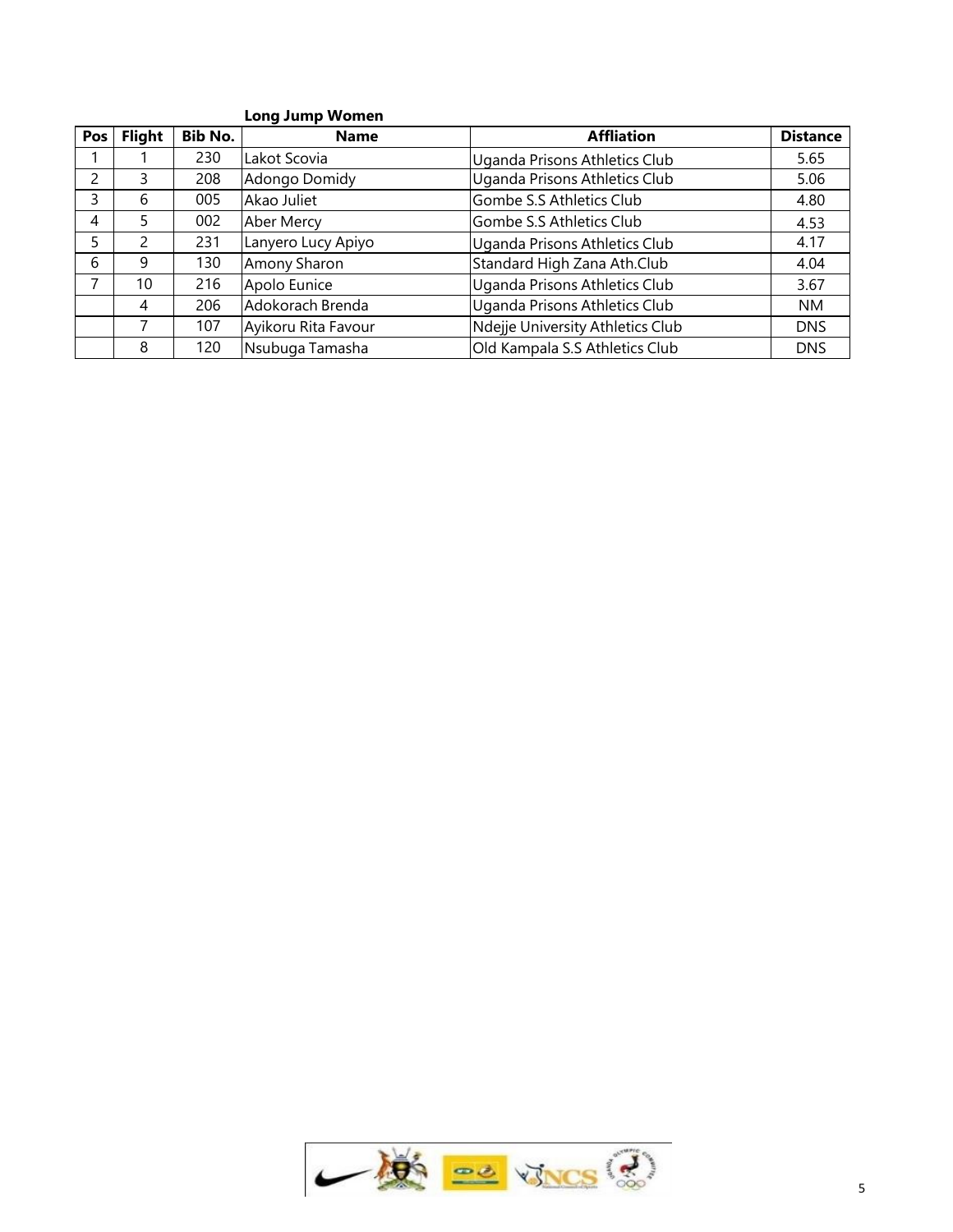| <b>Shotput Women</b>                                  |                                  |                 |
|-------------------------------------------------------|----------------------------------|-----------------|
| Pos<br><b>Flight</b><br><b>Bib No.</b><br><b>Name</b> | <b>Affliation</b>                | <b>Distance</b> |
| Alanyo Catherine<br>213                               | Uganda Prisons Athletics Club    | 11.54           |
| Aber Caroline Odwong<br>203                           | Uganda Prisons Athletics Club    | 10.83           |
| 288<br>Oyella Kevin Alice<br>q                        | <b>UPDF Athletics Club</b>       | 10.19           |
| 214<br>Amaido Caroline<br>8<br>4                      | Uganda Prisons Athletics Club    | 8.95            |
| 270<br>5<br>Akello Fiona                              | <b>UPDF Athletics Club</b>       | 8.83            |
| 6<br>10<br>163<br>Atim Oliver                         | <b>UCU Athletics Club</b>        | 8.46            |
| Acayo Esther Teddy<br>126<br>5                        | Standard High Zana Ath.Club      | 7.47            |
| 139<br>Lakica Catherine<br>8<br>6                     | Standard High Zana Ath.Club      | 7.07            |
| 3<br>113<br>Driwaru Jackline                          | Ndejje University Athletics Club | <b>DNS</b>      |
| 084<br>Akonjo Gloria<br>4                             | <b>MUBS Athletics Club</b>       | <b>DNS</b>      |

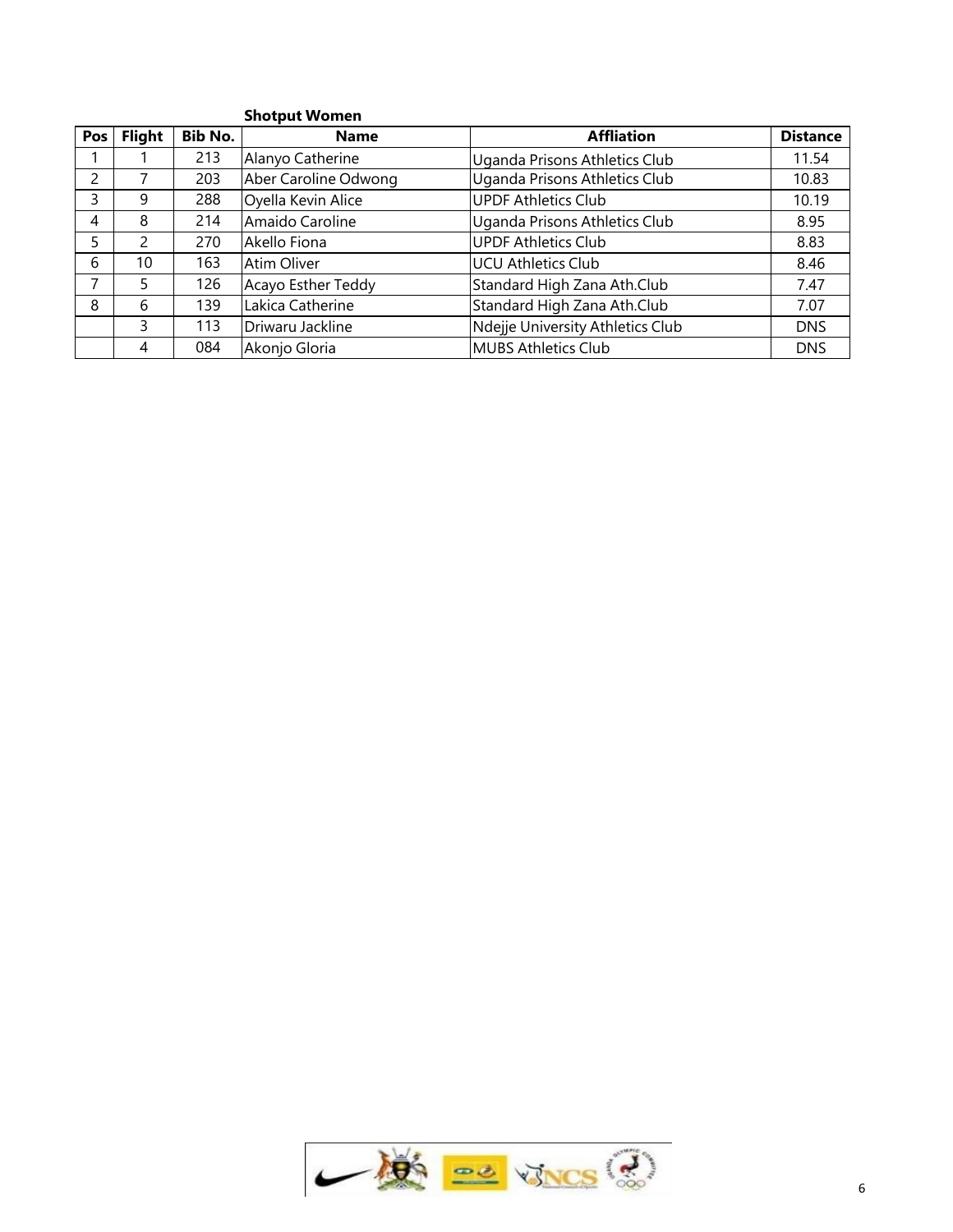# **Men**

|     |      |         | <b>100m Heat 1</b>    | <b>Wind: 2.2m/s</b>                  |             |
|-----|------|---------|-----------------------|--------------------------------------|-------------|
| Pos | Lane | Bib No. | <b>Name</b>           | <b>Affliation</b>                    | <b>Time</b> |
|     |      | 053     | Mukasa Vincent        | Kampala Kids Academy Ath. Club       | 11.87       |
|     | 4    | 080     | Ssajjabbi Christopher | Makindye Municipal Ath. Association  | 12.59       |
|     | b    | 087     | Emukurait Bram        | Nakawa municipal Ath. Association    | 12.91       |
|     |      | 293     | Rubangakene Kennedy   | Agago Diatrict Athletics Association | <b>DNS</b>  |
|     |      | 074     | Kayiza Henry          | Makerere University Athletics Club   | <b>DNS</b>  |
|     |      | 082     | Nkamwesiga Emmanuel   | Mbarara Municicpal Ath.Association   | <b>DNS</b>  |
|     |      | 027     | Owor Dairus           | Inzikuru Sports Academy Ath. Club    | <b>DNS</b>  |
|     | 8    | 159     | Lubega Dirisa         | <b>UAFA Athletics Club</b>           | <b>DNS</b>  |

|     |      |         | <b>100m Heat 2</b>      | <b>Wind: 1.5m/s</b>                 |             |
|-----|------|---------|-------------------------|-------------------------------------|-------------|
| Pos | Lane | Bib No. | <b>Name</b>             | <b>Affliation</b>                   | <b>Time</b> |
|     |      | 280     | Obong Brian             | <b>UPDF Athletics Club</b>          | 11.82       |
|     |      | 168     | Onyango Isaac           | <b>UCU Athletics Club</b>           | 11.89       |
|     |      | 274     | Emong John              | <b>UPDF Athletics Club</b>          | 12.29       |
|     |      | 094     | Junju Brian             | Nampunge C.H.Sch. Ath. Club         | 13.10       |
|     |      | 075     | Muhwezi Abraham Lincoln | Makerere University Athletics Club  | 13.63       |
|     |      | 166     | Maghero Humphrey Buhayo | <b>UCU Athletics Club</b>           | DQ.         |
|     |      | 260     | Sande Denis             | Uganda Wildlife Authority Ath. Club | <b>DNS</b>  |
|     |      | 289     | <b>Wakilo Denis</b>     | <b>UPDF Athletics Club</b>          | <b>DNS</b>  |

|     |      |         | <b>100m Heat 3</b>        | <b>Wind: 1.5m/s</b>                |             |
|-----|------|---------|---------------------------|------------------------------------|-------------|
| Pos | Lane | Bib No. | <b>Name</b>               | <b>Affliation</b>                  | <b>Time</b> |
|     |      | 051     | Ekwaro Haron Bullet       | Kampala Kids Academy Ath. Club     | 11.81       |
|     |      | 152     | Owori Diffasi             | Tororo District Ath.Association    | 11.89       |
|     |      | 124     | Kitiibwa Haroonah Nsubuga | Sprinters Sports Academy Ath. Club | 12.22       |
|     |      | 055     | Ogal Amos                 | Kampala Kids Academy Ath. Club     | 12.25       |
|     |      | 060     | Mutibwa Denis             | Kamuli District Ath. Association   | 12.33       |
|     |      | 150     | <b>Omoding Denis</b>      | Tororo District Ath.Association    | <b>DQ</b>   |
|     | 6    | 059     | Mutagira Fred             | Kamuli District Ath. Association   | <b>DNS</b>  |
|     |      | 266     | Torach Stephen            | Unity Athletics Club               | <b>DNS</b>  |

|     |      |         | <b>100m Heat 4</b> | <b>Wind: 1.2m/s</b>                |             |
|-----|------|---------|--------------------|------------------------------------|-------------|
| Pos | Lane | Bib No. | <b>Name</b>        | <b>Affliation</b>                  | <b>Time</b> |
|     |      | 089     | Ambayo Fred        | Nampunge C.H.Sch. Ath. Club        | 11.24       |
|     | b    | 088     | Ajalu Joshual Otim | Nampunge C.H.Sch. Ath. Club        | 11.43       |
|     |      | 236     | Nyeko Geofrey      | Uganda Prisons Athletics Club      | 11.46       |
| 4   | 4    | 069     | Diego Derrick      | Kyambogo University Athletics Club | 11.50       |
|     |      | 209     | Adupa Walter Ocen  | Uganda Prisons Athletics Club      | 11.60       |
| -6  | 8    | 144     | Wandera Denis      | Tela Field Athletics Club          | 12.81       |
|     |      | 026     | Ogen Innocent      | Inzikuru Sports Academy Ath. Club  | <b>DNS</b>  |
|     |      | 196     | Oija Fred          | Uganda Police Athletics Club       | <b>DNS</b>  |

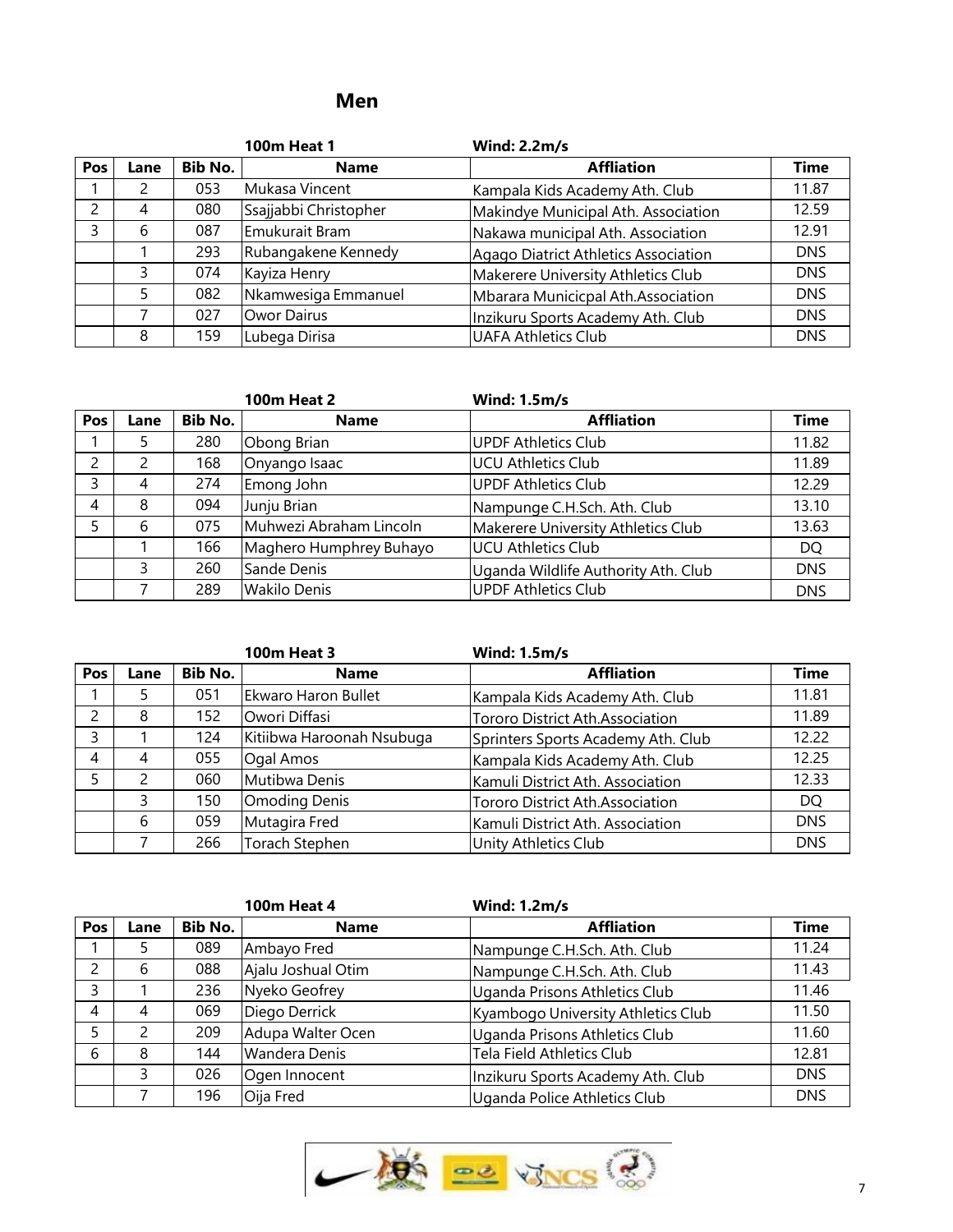|     |      |         | <b>100m Heat 5</b> | <b>Wind: 1.3m/s</b>                 |             |
|-----|------|---------|--------------------|-------------------------------------|-------------|
| Pos | Lane | Bib No. | <b>Name</b>        | <b>Affliation</b>                   | <b>Time</b> |
|     |      | 169     | Adome Pius         | Uganda Police Athletics Club        | 10.48       |
|     |      | 204     | Aboda Emmanuel     | Uganda Prisons Athletics Club       | 10.60       |
|     |      | 253     | Lomutho Rajab      | Uganda Wildlife Authority Ath. Club | 10.78       |
|     |      | 167     | Olipa Sharif       | UCU Athletics Club                  | 10.91       |
|     |      | 225     | Isabirye Musa      | Uganda Prisons Athletics Club       | 10.92       |
| h   |      | 156     | Ojok Justin        | Tuku AfriKa Athletics Club          | 11.14       |
|     |      | 200     | Shedrick Modi      | Uganda Police Athletics Club        | 11.20       |
|     |      | 192     | Obuto Solomon      | Uganda Police Athletics Club        | <b>DQ</b>   |

|     |      |                | <b>200m Heat 1</b> | Wind: $2.1m/s$                       |             |
|-----|------|----------------|--------------------|--------------------------------------|-------------|
| Pos | Lane | <b>Bib No.</b> | <b>Name</b>        | <b>Affliation</b>                    | <b>Time</b> |
|     | 6    | 258            | Opiny Leonard      | Uganda Wildlife Authority Ath. Club  | 22.23       |
|     |      | 271            | Ariti James        | UPDF Athletics Club                  | 23.36       |
|     | 4    | 280            | Obong Brian        | UPDF Athletics Club                  | 23.69       |
| 4   |      | 168            | Onyango Isaac      | UCU Athletics Club                   | 23.82       |
|     |      | 283            | Oqwal Norman       | UPDF Athletics Club                  | 27.93       |
|     |      | 294            | Otim Jonathan      | Agago Diatrict Athletics Association | <b>DNF</b>  |
|     | 2    | 292            | Oparo John         | Agago Diatrict Athletics Association | <b>DNS</b>  |
|     | 8    | 167            | Olipa Sharif       | UCU Athletics Club                   | <b>DNS</b>  |

|     |      |                | <b>200m Heat 2</b>        | <b>Wind: 2.0m/s</b>                |             |
|-----|------|----------------|---------------------------|------------------------------------|-------------|
| Pos | Lane | <b>Bib No.</b> | <b>Name</b>               | <b>Affliation</b>                  | <b>Time</b> |
|     |      | 156            | Ojok Justin               | Tuku AfriKa Athletics Club         | 22.82       |
|     | b    | 082            | Nkamwesiga Emmanuel       | Mbarara Municicpal Ath.Association | 24.56       |
|     |      | 087            | Emukurait Bram            | Nakawa municipal Ath. Association  | 27.24       |
|     |      | 160            | Obbo Zakaria              | <b>UAFA Athletics Club</b>         | <b>DNS</b>  |
|     |      | 159            | Lubega Dirisa             | UAFA Athletics Club                | <b>DNS</b>  |
|     | 4    | 124            | Kitiibwa Haroonah Nsubuga | Sprinters Sports Academy Ath. Club | <b>DNS</b>  |
|     |      | 074            | Kayiza Henry              | Makerere University Athletics Club | <b>DNS</b>  |
|     | 8    | 055            | Ogal Amos                 | Kampala Kids Academy Ath. Club     | <b>DNS</b>  |

|     |      |                | <b>200m Heat 3</b>    | <b>Wind: 1.5m/s</b>                 |             |
|-----|------|----------------|-----------------------|-------------------------------------|-------------|
| Pos | Lane | <b>Bib No.</b> | <b>Name</b>           | <b>Affliation</b>                   | <b>Time</b> |
|     | b    | 150            | <b>Omoding Denis</b>  | Tororo District Ath.Association     | 23.61       |
|     | 8    | 286            | Omeri Boniface        | <b>UPDF Athletics Club</b>          | 24.15       |
|     |      | 051            | Ekwaro Haron Bullet   | Kampala Kids Academy Ath. Club      | 24.22       |
| 4   |      | 080            | Ssajjabbi Christopher | Makindye Municipal Ath. Association | 25.19       |
|     | 4    | 094            | Junju Brian           | Nampunge C.H.Sch. Ath. Club         | 26.45       |
| 6   |      | 101            | Okorong Clementi      | Nampunge C.H.Sch. Ath. Club         | 27.11       |
|     |      | 008            | Kideganono Lawrence   | Gombe S.S Athletics Club            | <b>DNS</b>  |
|     |      | 059            | Mutagira Fred         | Kamuli District Ath. Association    | <b>DNS</b>  |

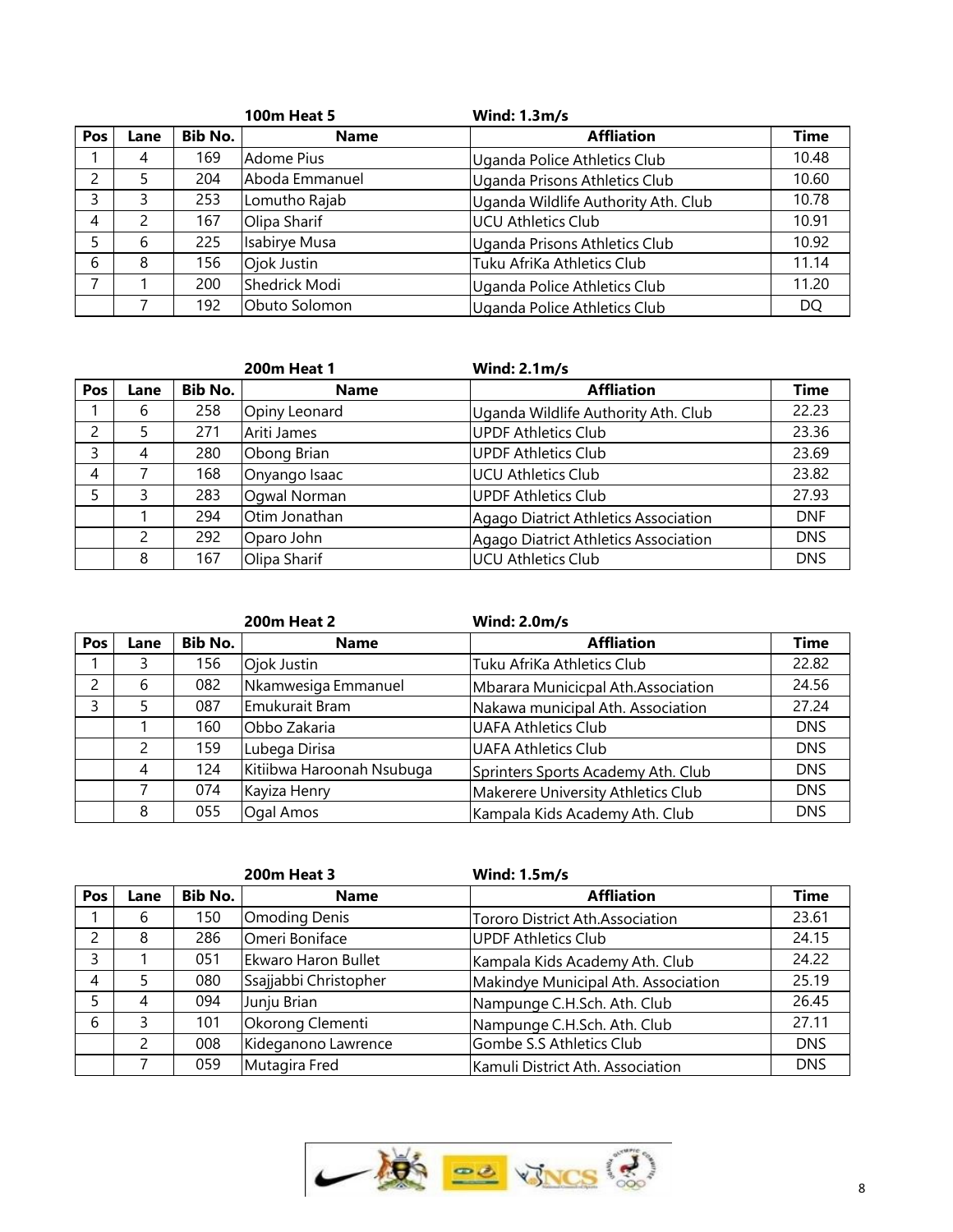|     |      |         | <b>200m Heat 4</b> | <b>Wind: -2.2m/s</b>                   |             |
|-----|------|---------|--------------------|----------------------------------------|-------------|
| Pos | Lane | Bib No. | <b>Name</b>        | <b>Affliation</b>                      | <b>Time</b> |
|     | b    | 088     | Ajalu Joshual Otim | Nampunge C.H.Sch. Ath. Club            | 23.13       |
|     | 4    | 089     | Ambayo Fred        | Nampunge C.H.Sch. Ath. Club            | 23.18       |
|     |      | 115     | Odikor Andrew      | Ndejje University Athletics Club       | 23.19       |
| 4   |      | 069     | Diego Derrick      | Kyambogo University Athletics Club     | 23.36       |
|     |      | 127     | Adome Gabriel      | Standard High Zana Ath.Club            | 23.38       |
| 6   |      | 278     | Naulele Nathan     | <b>IUPDF Athletics Club</b>            | 23.69       |
|     |      | 152     | Owori Diffasi      | Tororo District Ath.Association        | 23.88       |
| 8   | 8    | 154     | Wafula Be On Benja | <b>Tororo District Ath.Association</b> | 23.94       |

|            |      |         | <b>200m Heat 5</b>     | <b>Wind: 1.7m/s</b>                 |             |
|------------|------|---------|------------------------|-------------------------------------|-------------|
| <b>Pos</b> | Lane | Bib No. | <b>Name</b>            | <b>Affliation</b>                   | <b>Time</b> |
|            |      | 065     | Ekwam Zablon Ekhali    | Kenya                               | 21.23       |
|            |      | 257     | Okwii Erick            | Uganda Wildlife Authority Ath. Club | 21.72       |
|            | h    | 219     | Chan Wengo Godfrey     | Uganda Prisons Athletics Club       | 21.83       |
| 4          |      | 001     | Musenze Jr Christopher | Entebbe Athletics Club              | 22.94       |
|            |      | 192     | Obuto Solomon          | Uganda Police Athletics Club        | 23.08       |
|            |      | 204     | Aboda Emmanuel         | Uganda Prisons Athletics Club       | DQ.         |
|            |      | 262     | Goni Emmanuel          | Unity Athletics Club                | DQ          |
|            |      | 164     | Cankura Robert         | <b>UCU Athletics Club</b>           | <b>DNS</b>  |

#### **400m Heat 1 - Men**

| <b>Pos</b> | Lane | Bib No. | <b>Name</b>    | <b>Affliation</b>                    | <b>Time</b> |
|------------|------|---------|----------------|--------------------------------------|-------------|
|            | 4    | 198     | Osuje Emmanuel | Uganda Police Athletics Club         | 48.75       |
|            |      | 250     | Dradiga Tom    | Uganda Wildlife Authority Ath. Club  | 50.31       |
|            |      | 127     | Adome Gabriel  | Standard High Zana Ath.Club          | 51.54       |
|            |      | 104     | Tenywa Edreen  | Nampunge C.H.Sch. Ath. Club          | 51.94       |
|            |      | 155     | Kwemoi Caleb   | Tuku AfriKa Athletics Club           | <b>DNS</b>  |
|            | b    | 294     | Otim Jonathan  | Agago Diatrict Athletics Association | <b>DNS</b>  |
|            |      | 160     | Obbo Zakaria   | <b>UAFA Athletics Club</b>           | <b>DNS</b>  |

## **400m Heat 2 - Men**

| Pos            | Lane | Bib No. | <b>Name</b>            | <b>Affliation</b>                  | <b>Time</b> |
|----------------|------|---------|------------------------|------------------------------------|-------------|
|                | 4    | 071     | Adupa Daniel           | Makerere University Athletics Club | 49.84       |
| 2              |      | 001     | Musenze Jr Christopher | Entebbe Athletics Club             | 50.08       |
| 3              |      | 154     | Wafula Be On Benja     | Tororo District Ath.Association    | 51.58       |
| $\overline{4}$ |      | 058     | Masaba Peter           | Kamuli District Ath. Association   | 52.88       |
| 5              |      | 004     | Agong Mike             | Gombe S.S Athletics Club           | 54.59       |
| 6              |      | 101     | Okorong Clementi       | Nampunge C.H.Sch. Ath. Club        | 58.54       |
| ⇁              |      | 010     | Nuwamanya Philip       | Gombe S.S Athletics Club           | 1:04.82     |
|                |      | 201     | Wanume Yahaya          | Uganda Police Athletics Club       | <b>DNS</b>  |

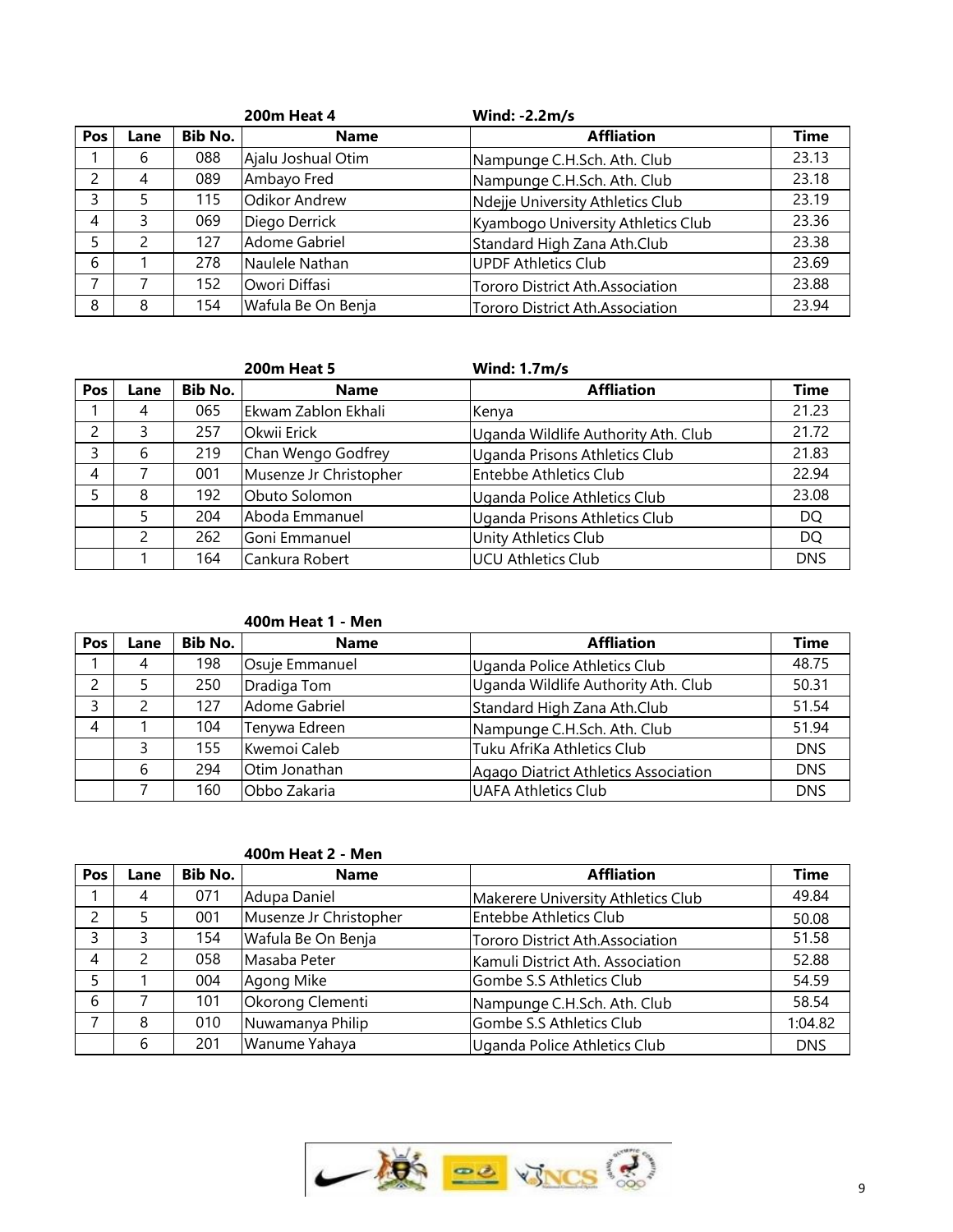| Pos | Lane | <b>Bib No.</b> | <b>Name</b>            | <b>Affliation</b>                   | <b>Time</b> |
|-----|------|----------------|------------------------|-------------------------------------|-------------|
|     | 4    | 207            | Adoli Haron            | Uganda Prisons Athletics Club       | 46.42       |
|     |      | 065            | Ekwam Zablon Ekhali    | IKENYA                              | 46.79       |
|     | b    | 257            | Okwii Erick            | Uganda Wildlife Authority Ath. Club | 47.67       |
|     |      | 264            | Onen Kennedy           | Unity Athletics Club                | 47.77       |
|     |      | 197            | Oroma Williamson       | Uganda Police Athletics Club        | 48.26       |
| b   | 8    | 258            | Opiny Leonard          | Uganda Wildlife Authority Ath. Club | 48.37       |
|     |      | 262            | Goni Emmanuel          | Unity Athletics Club                | 49.33       |
|     |      | 114            | Layeng Erick Sibryanda | Ndeije University Athletics Club    | <b>DNS</b>  |

#### **400m Heat 3 - Men**

### **400m Hurdles**

| Pos | Lane | Bib No. | <b>Name</b>        | <b>Affliation</b>         | <b>Time</b> |
|-----|------|---------|--------------------|---------------------------|-------------|
|     |      | 264     | Onen Kennedy       | lUnity Athletics Club     | 54.40       |
|     |      | 122     | Akoon Joseph Akoon | South Sudan               | 55.60       |
|     |      | 143     | lOcilaie Pius      | Tela Field Athletics Club | 57.89       |
| 4   |      | 161     | Peko William       | UAFA Athletics Club       | 1:02.03     |

#### **800m Heat 1 - Men**

| Pos | Lane | <b>Bib No.</b> | <b>Name</b>       | <b>Affliation</b>                | <b>Time</b> |
|-----|------|----------------|-------------------|----------------------------------|-------------|
|     |      | 272            | Ayo Jacob         | <b>UPDF Athletics Club</b>       | 1:56.81     |
|     |      | 011            | Obedi Jacob       | Gombe S.S Athletics Club         | 1:57.95     |
|     |      | 057            | Wabomba Rigan     | Kampala Kids Academy Ath. Club   | 2:18.71     |
|     | 8    | 277            | Kulany Jaffar     | <b>UPDF Athletics Club</b>       | 2:21.56     |
|     |      | 010            | Nuwamanya Philip  | Gombe S.S Athletics Club         | 2:32.55     |
|     | 4    | 136            | Kiplimo Philip    | Standard High Zana Ath.Club      | <b>DNS</b>  |
|     |      | 140            | Mugoda James      | Standard High Zana Ath.Club      | <b>DNS</b>  |
|     | 6    | 226            | Kibet Joshua      | Uganda Prisons Athletics Club    | <b>DNS</b>  |
|     | 8    | 105            | Ainomuhangi Grace | Ndejje University Athletics Club | <b>DNS</b>  |

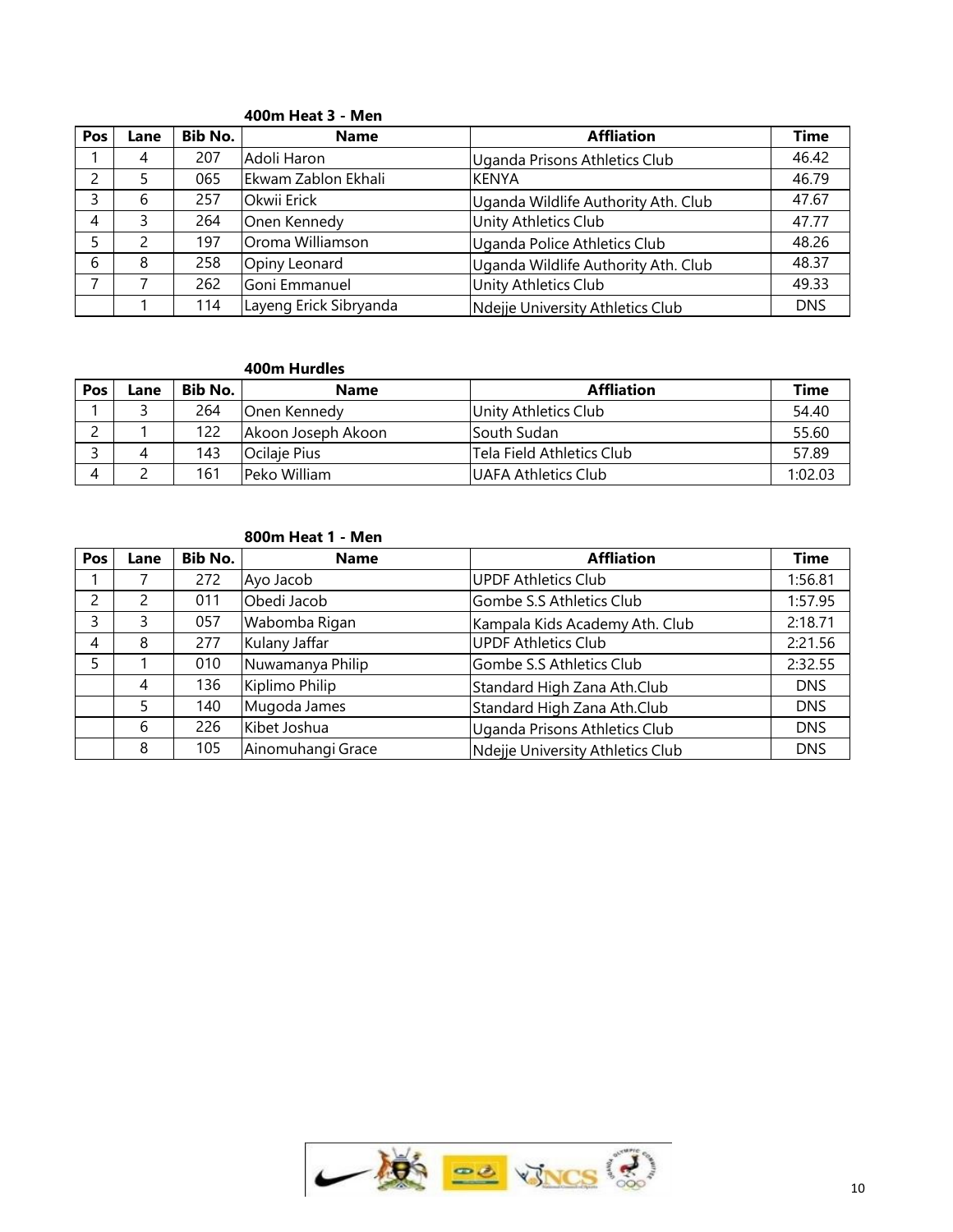| Pos | Lane | Bib No. | <b>Name</b>                 | <b>Affliation</b>                  | <b>Time</b> |
|-----|------|---------|-----------------------------|------------------------------------|-------------|
|     |      | 035     | <b>Chemos Ezekiel</b>       | JOCDEF Athletics Club              | 1:57.34     |
|     |      | 104     | Tenywa Edreen               | Nampunge C.H.Sch. Ath. Club        | 1:59.24     |
|     |      | 102     | <b>Okwit Denish Steward</b> | Nampunge C.H.Sch. Ath. Club        | 2:03.93     |
|     |      | 281     | Ocoma Alex                  | UPDF Athletics Club                | <b>DNF</b>  |
|     |      | 061     | Namansa Ambrose             | Kamuli District Ath. Association   | <b>DNS</b>  |
|     |      | 073     | Ishimwe Grace               | Makerere University Athletics Club | <b>DNS</b>  |
|     |      | 112     | Chuol John Kuer             | Ndejje University Athletics Club   | <b>DNS</b>  |
|     | 8    | 004     | Agong Mike                  | Gombe S.S Athletics Club           | DQ          |
|     | 8    | 285     | Okwera Francisco            | UPDF Athletics Club                | DQ          |

#### **800m Heat 2 - Men**

## **800m Heat 3 - Men**

| <b>Pos</b> | Lane | <b>Bib No.</b> | <b>Name</b>             | <b>Affliation</b>                   | <b>Time</b> |
|------------|------|----------------|-------------------------|-------------------------------------|-------------|
|            |      | 244            | Mayanja Salim Abu       | Uganda Wildlife Authority Ath. Club | 1:46.29     |
|            |      | 252            | Kirano Shafiq           | Uganda Wildlife Authority Ath. Club | 1:49.40     |
|            |      | 056            | Omara Raymond           | Kampala Kids Academy Ath. Club      | 1:50.91     |
| 4          | h    | 093            | Comboni Daniel          | Nampunge C.H.Sch. Ath. Club         | 1:51.06     |
|            |      | 046            | Kiprotich Sam Kapkerung | JOCDEF Athletics Club               | 1:51.07     |
| 6          |      | 106            | Apenyo Bekele           | Ndejje University Athletics Club    | 1:51.56     |
|            |      | 186            | Cherotich Dan           | Uganda Police Athletics Club        | 1:52.91     |
| 8          | 8    | 036            | Cheptoyek Nicholus      | JOCDEF Athletics Club               | 1:54.05     |
|            |      | 291            | Etiau Rashid            | Uganda Wildlife Authority Ath. Club | DQ          |
|            | 8    | 137            | Krube Fadhil Jaffer     | Standard High Zana Ath.Club         | <b>DNF</b>  |

#### **1500m Heat 1 - Men**

| Pos | Lane | <b>Bib No.</b> | <b>Name</b>          | <b>Affliation</b>                   | <b>Time</b> |
|-----|------|----------------|----------------------|-------------------------------------|-------------|
|     |      | 226            | Kibet Joshua         | Uganda Prisons Athletics Club       | 3:56.19     |
| 2   |      | 189            | Kwerit Leonard       | Uganda Police Athletics Club        | 4:01.90     |
| 3   |      | 185            | Cherotich Abraham    | Uganda Police Athletics Club        | 4:04.83     |
| 4   |      | 178            | Chelangat Madi       | Uganda Police Athletics Club        | 4:06.19     |
| 5   |      | 063            | Kwemboi Peter        | Kapchorwa District Ath.Association  | 4:14.78     |
| 6   |      | 011            | Obedi Jacob          | Gombe S.S Athletics Club            | 4:20.29     |
|     |      | 148            | Kamaywen Jacob       | Tororo District Ath.Association     | 4:31.23     |
| 8   |      | 019            | Kibidde Muhamood     | Hared Jinja Athletics Club          | 4:54.32     |
| 9   |      | 020            | Muwanguzi Peter      | Hared Jinja Athletics Club          | 5:31.48     |
|     |      | 275            | Etanga Robert        | <b>UPDF Athletics Club</b>          | <b>DQ</b>   |
|     |      | 013            | <b>Ojok Patrick</b>  | Gombe S.S Athletics Club            | <b>DNS</b>  |
|     |      | 024            | Javan Oyinde         | Inzikuru Sports Academy Ath. Club   | <b>DNS</b>  |
|     |      | 061            | Namansa Ambrose      | Kamuli District Ath. Association    | <b>DNS</b>  |
|     |      | 086            | <b>Yoacel Rogers</b> | <b>MUBS Athletics Club</b>          | <b>DNS</b>  |
|     |      | 116            | Olanya Reagan        | Ndejje University Athletics Club    | <b>DNS</b>  |
|     |      | 246            | Chelimo Aron K       | Uganda Wildlife Authority Ath. Club | DNS.        |
|     |      | 247            | Chemutai Samuel      | Uganda Wildlife Authority Ath. Club | <b>DNS</b>  |
|     |      | 261            | Siwa Eliot           | Uganda Wildlife Authority Ath. Club | <b>DNS</b>  |

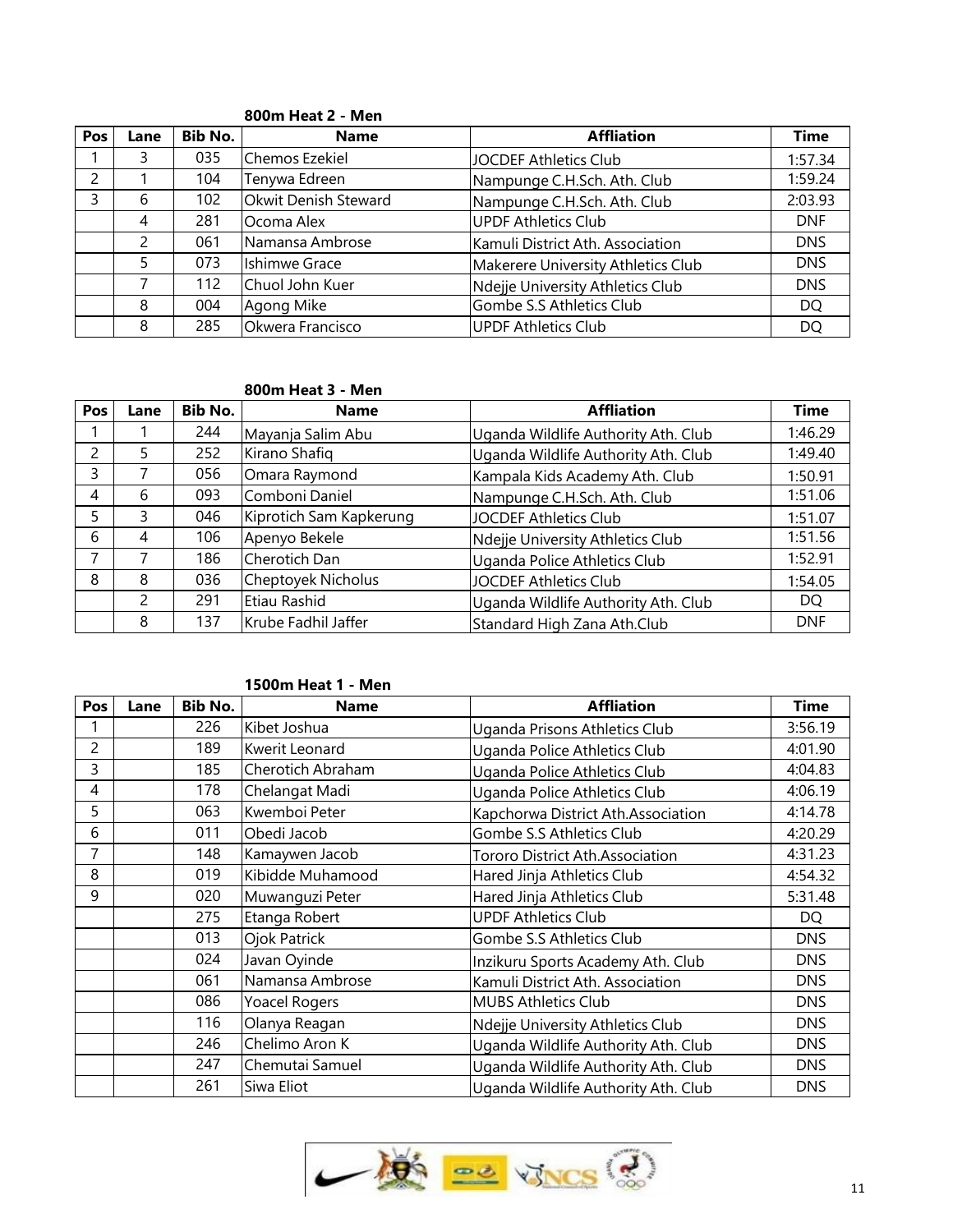|     |      |                | IJVVIII IVIEII - IIEAL 4 |                                      |            |
|-----|------|----------------|--------------------------|--------------------------------------|------------|
| Pos | Lane | <b>Bib No.</b> | Name                     | <b>Affliation</b>                    | Time       |
|     |      | 254            | Musagala Ronald          | Uganda Wildlife Authority Ath. Club  | 3:42.93    |
|     |      | 077            | Otim Emmanuel            | Makerere University Athletics Club   | 3:43.05    |
| 3   |      | 158            | Omara Tonny              | Tuku AfriKa Athletics Club           | 3:49.52    |
| 4   |      | 093            | Comboni Daniel           | Nampunge C.H.Sch. Ath. Club          | 3:51.45    |
| 5   |      | 291            | Etiau Rashid             | Uganda Wildlife Authority Ath. Club  | 3:53.80    |
| 6   |      | 242            | Oketcho John             | <b>Uganda Prisons Athletics Club</b> | 4:00.97    |
|     |      | 049            | Masai Edina              | <b>JOCDEF Athletics Club</b>         | 4:02.61    |
| 8   |      | 182            | Cheptoris Dan            | Uganda Police Athletics Club         | 4:03.12    |
| 9   |      | 050            | Musani William           | <b>JOCDEF Athletics Club</b>         | 4:07.98    |
| 10  |      | 102            | Okwit Denish Steward     | Nampunge C.H.Sch. Ath. Club          | 4:19.35    |
| 11  |      | 033            | Chelangat Leonard        | <b>JOCDEF Athletics Club</b>         | 4:32.84    |
|     |      | 045            | Kiprop Hosea             | JOCDEF Athletics Club                | DQ         |
|     |      | 123            | Koon Wol Yach Majok      | South Sudan                          | <b>DNF</b> |
|     |      | 287            | Omino Stephen            | <b>UPDF Athletics Club</b>           | <b>DNF</b> |
|     |      | 235            | Naulika Elisima          | Uganda Prisons Athletics Club        | <b>DNS</b> |
|     |      | 073            | Ishimwe Grace            | Makerere University Athletics Club   | <b>DNS</b> |
|     |      | 136            | Kiplimo Philip           | Standard High Zana Ath.Club          | <b>DNS</b> |
|     |      | 255            | Ndiwa Torotich Elphas    | Uganda Wildlife Authority Ath. Club  | <b>DNS</b> |

#### **1500m Men - Heat 2**

#### **5000m Finals - Men**

| Pos            | Lane | <b>Bib No.</b> | <b>Name</b>       | <b>Affliation</b>                   | <b>Time</b> |
|----------------|------|----------------|-------------------|-------------------------------------|-------------|
|                |      | 173            | Chebet Abel       | Uganda Police Athletics Club        | 13:55.79    |
| $\overline{c}$ |      | 187            | Kiplangat Joel    | Uganda Police Athletics Club        | 14:07.40    |
| 3              |      | 296            | Chelangam Abraham | <b>JOCDEF Athletics Club</b>        | 14:07.80    |
| 4              |      | 180            | Chelegoi Feb      | Uganda Police Athletics Club        | 14:17.77    |
| 5              |      | 043            | Kibet Mandi Isaac | <b>JOCDEF Athletics Club</b>        | 14:17.92    |
| 6              |      | 039            | Cherotich Victor  | <b>JOCDEF Athletics Club</b>        | 14:27.13    |
| 7              |      | 222            | Chemutai Jacob    | Uganda Prisons Athletics Club       | 14:27.57    |
| 8              |      | 220            | Chebet Aziz       | Uganda Prisons Athletics Club       | 14:31.30    |
| 9              |      | 047            | Kituri Levi       | <b>JOCDEF Athletics Club</b>        | 14:32.07    |
| 10             |      | 040            | Kibet Allan       | JOCDEF Athletics Club               | 14:35.98    |
| 11             |      | 042            | Kibet Emmanuel    | <b>JOCDEF Athletics Club</b>        | 14:46.73    |
| 12             |      | 048            | Kwemboi Ivan      | JOCDEF Athletics Club               | 14:50.76    |
| 13             |      | 147            | Eric Chemusto     | Tororo District Ath.Association     | 14:55.95    |
| 14             |      | 041            | Kibet Caleb       | <b>JOCDEF Athletics Club</b>        | 15:27.16    |
| 15             |      | 183            | Cheptoyek Kevin   | Uganda Police Athletics Club        | 15:43.48    |
|                |      | 021            | Ssemakula Reagan  | Hared Jinja Athletics Club          | <b>DNF</b>  |
|                |      | 066            | Kasirivu Musa     | KIU Athletics Club                  | <b>DNF</b>  |
|                |      | 086            | Yoacel Rogers     | <b>MUBS Athletics Club</b>          | <b>DNS</b>  |
|                |      | 062            | Kiprotich Brian   | Kapchorwa District Ath.Association  | <b>DNS</b>  |
|                |      | 119            | Chelimo Isaac     | Ndejje UniversityAthletics Club     | <b>DNS</b>  |
|                |      | 171            | Ayeko Simon       | Uganda Police Athletics Club        | <b>DNS</b>  |
|                |      | 188            | Kusuro Fred       | Uganda Police Athletics Club        | <b>DNS</b>  |
|                |      | 251            | Kiptoyek Alfred   | Uganda Wildlife Authority Ath. Club | <b>DNS</b>  |